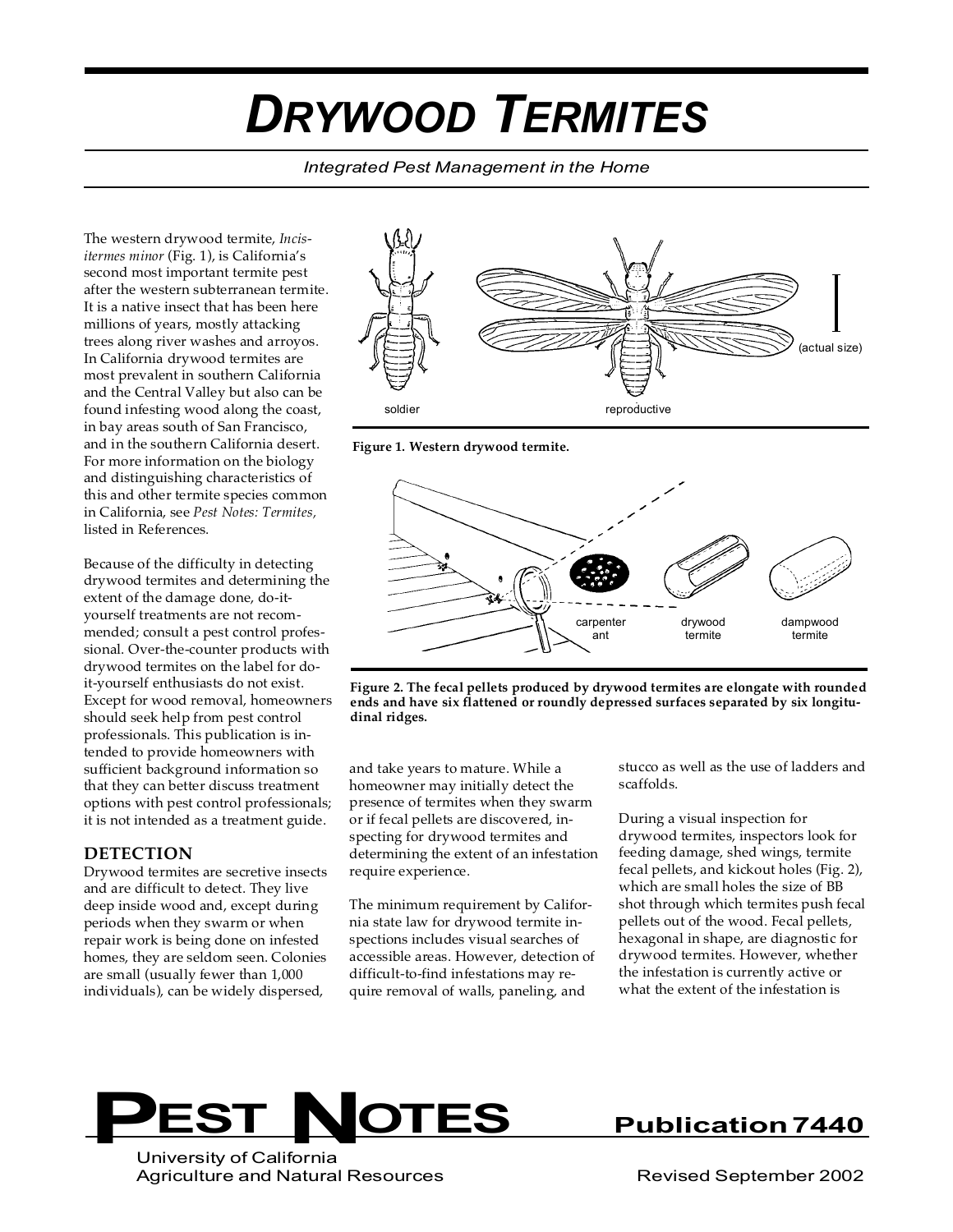cannot be determined from pellets alone. Cleaning up the fecal pellets around a kickout hole and checking a few days later to see if new pellets have appeared can help to determine if an infestation is active. (Building vibrations/movements may cause some pellets to appear.) If an active infestation of drywood termites is found in your structure, you should have it treated.

Other detection methods include the use of dogs, odor detectors, and feeding-sensitive (acoustic emission) devices, but these are infrequently used. Fiber optics, borescopes, and movement-sensitive devices using microwaves have also been tried, but their reliability has not yet been scientifically tested on drywood termites. Except for feeding-sensitive devices, most detection methods are still considered experimental because adequate research has not been conducted on their effectiveness. Visual searches by inspectors for evidence of termites and damage remain the mainstay of the industry.

#### **ELIMINATING EXISTING INFESTATIONS**

All drywood termite control methods can be categorized as either wholestructure or localized. A wholestructure treatment is defined as the simultaneous treatment of all infestations, accessible and inaccessible, in a structure. A localized or spot treatment is more restrictive, often applied to a single board or small group of boards. Homeowners are advised to know the distinction between whole-structure and spot treatments when deciding which method to select because all treatment methods are not equivalent.

Whole-structure treatments have an advantage over spot treatments in that they can eliminate all infestations, even hidden ones. With the uncertainty of current detection methods, particularly when drywall or other wall coverings conceal infestations, there is always some doubt as to the extent of drywood termite colony boundaries within homes. Consequently one can

never be sure that all infestations have been treated when applying spot treatments. The strengths and limitations of whole-structure and spot/localized treatments are outlined in Table 1.

## *Whole-structure Treatment*

**Fumigants** (sulfuryl fluoride) treat all infestations simultaneously and have high levels of efficacy if correctly applied. Sulfuryl fluoride kills drywood termites in about 3 days. A monitored fumigation, which involves installing gas monitoring lines inside the structure undergoing treatment, has the highest rate of treatment success. Nonmonitored fumigation may not have enough gas concentration to kill infestations, and failures may occur. Fumigation's advantage over localized treatment is that it may eliminate infestations that are hidden from view. Major issues to consider with the use of fumigants include the difficulty of installing tarpaulins, the difficulty in determining the proper dosage, the need to protectively bag food items, and the lack of residual control. Residual control means long-term protection (several years or more) from drywood termite attack. (Generally, only chemicals added to or onto wood provide residual control.) It will also be necessary to vacate the structure for 2 to 3 days while it is being treated and then ventilated. Additionally, roofs may be damaged by having tarpaulins dragged across them.

Methyl bromide was another fumigant used for many decades in California to control drywood termites. However, because of environmental concerns about the atmospheric ozone layer, the strong odors of some formulations, the long aeration times for fumigated structures, and the need for extensive aeration buffer areas around structures, this fumigant has been phased out for urban use in California.

**Heat** is a nonchemical option for whole-structure treatments. Excessive heat kills drywood termites by disrupting cellular membranes and denaturing enzymes needed for their survival. The treatment process involves heating all wood in the structure to a minimum of 120°F and holding this temperature for at least 33 minutes. The benefit of heat treatment is the ability to treat the entire structure without the use of chemicals and the relatively short period of time the structure must be vacated (hours instead of days, as with the use of fumigants). An additional advantage is that portions of large structures can be treated separately, which is very useful in apartments and condominiums. The major drawbacks of heat treatments include the difficulty in raising the internal core temperature of large structural beams that are infested and heat sinks, which are areas within the structure that are difficult to heat, such as wood on concrete or tile. As more powerful and efficient heaters are developed, larger homes can be efficiently treated with heat.

Other issues to consider include damage to heat-sensitive items in homes including plastics (e.g. electrical outlet covers) and cable wiring. Also, like fumigants, heat treatments have no residual control. Of course, preventive chemicals can be applied to areas treated with fumigants or heat for long-term protection (see preventive section in Table 1).

#### *Localized or Spot Treatments*

There are many localized/spot treatment methods available (Table 1) that include both chemical and nonchemical options. The **chemical options** include aerosol pyrethrum and aerosol and liquid pyrethroids (cyfluthrin, permethrin, bifenthrin), liquid imidacloprid, liquid nitrogen, and liquid and dust formulations of disodium octaborate tetrahydrate. Chemicals that have been phased out of commercial use include organophosphates, carbamates, silica-gel, and dridie. For liquid and dust insecticides to be effective, termites must touch or ingest them. Spot treatments should be applied only by licensed applicators. Home use products are not effective.

Depending on the chemical used for spot treatments, laboratory studies have shown a variation of 13% to 100%

 $\div$  2  $\div$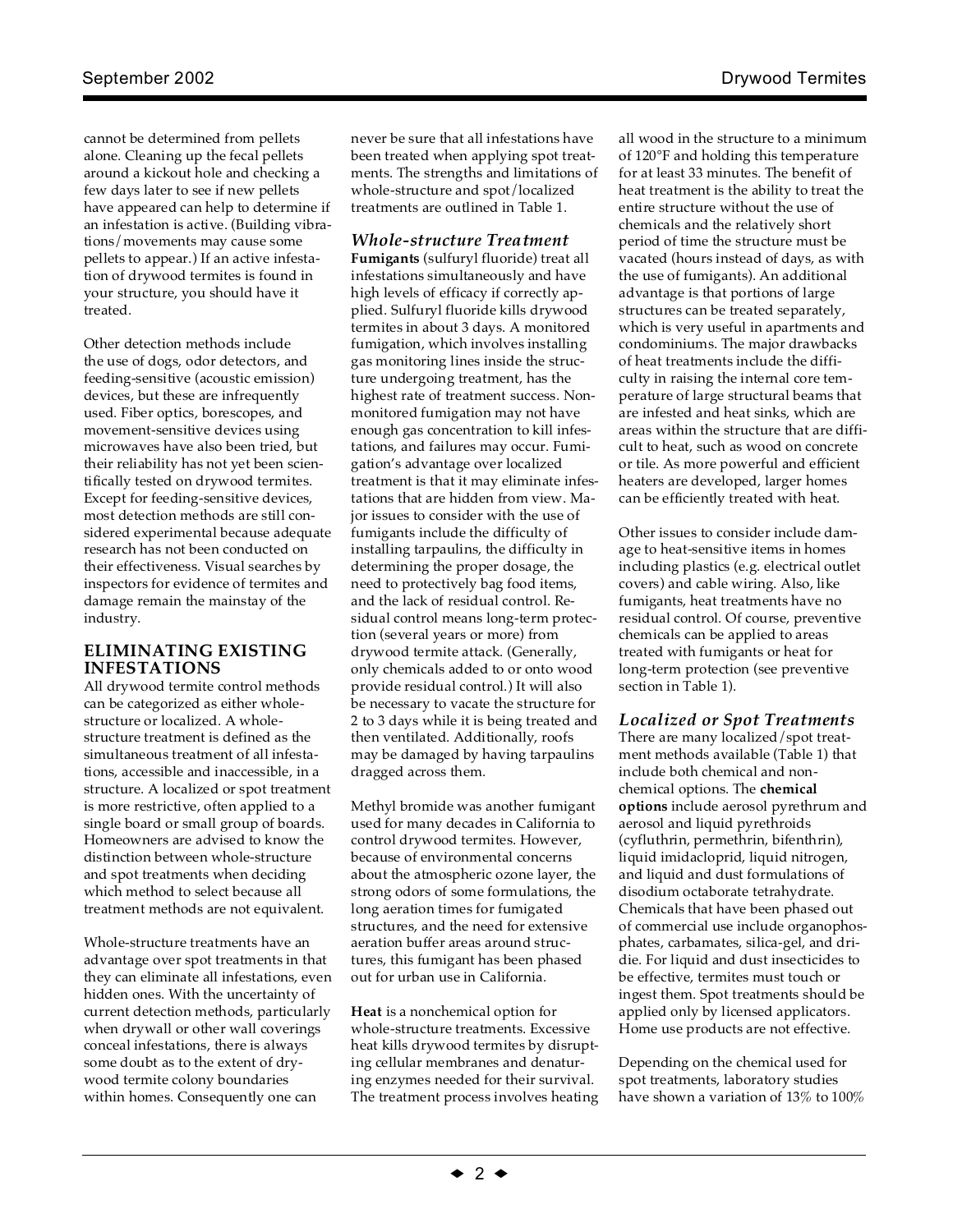| Treatment                                    | <b>Efficacy in field</b> | <b>Strengths</b>                                | <b>Considerations/Limitations</b>                                                                                                                                                                 | Damage to structure                                                                                                   |
|----------------------------------------------|--------------------------|-------------------------------------------------|---------------------------------------------------------------------------------------------------------------------------------------------------------------------------------------------------|-----------------------------------------------------------------------------------------------------------------------|
| <b>EXISTING INFESTATIONS</b>                 |                          |                                                 |                                                                                                                                                                                                   |                                                                                                                       |
| <b>Whole-structure</b><br>Fumigants          | up to 100% 1, 2, 3       | hidden sites<br>treated                         | correct dosage must be achieved;<br>residents must leave house; no<br>residual                                                                                                                    | gas pilots must be<br>extinguished before<br>treatment; possible<br>damage to roof from<br>tarpaulins or if walked on |
| Heat                                         | up to 100% <sup>2</sup>  | hidden sites<br>treated                         | lethal temperature must be<br>achieved in the core of all infested<br>wood; no residual; heat sinks may<br>affect efficacy                                                                        | possible damage to roof<br>if walked on and for some<br>heat-sensitive household<br>items                             |
| <b>Localized/Spot treatments</b><br>Chemical |                          |                                                 |                                                                                                                                                                                                   |                                                                                                                       |
| Chemical liquids & dusts                     | up to 90% <sup>3</sup>   | long-term                                       | few active ingredients commercially<br>available; detection accuracy<br>critical; chemical residual; results<br>vary with active ingredient used<br>and concentration; infestation may<br>rebound | yes, if drill holes used                                                                                              |
| <b>Chemical foams</b>                        | no information           | coverage of<br>hidden infestation,<br>long-term | no published efficacy studies                                                                                                                                                                     | yes, drilling holes                                                                                                   |
| Liquid nitrogen                              | 74 to 100% <sup>2</sup>  | benign material                                 | highly dependent on dosage;<br>detection accuracy critical; no<br>residual                                                                                                                        | yes, drill holes                                                                                                      |
| Nonchemical<br><b>Biological control</b>     | no information           | no chemicals                                    | few commercially available;<br>research needed                                                                                                                                                    | don't know                                                                                                            |
| Electrocution                                | 44 to 98% <sup>2</sup>   | portable                                        | detection accuracy critical; many<br>disclaimers; infestation may<br>rebound                                                                                                                      | yes, if drill holes used                                                                                              |
| Heat                                         | up to 100% <sup>2</sup>  | semi-portable                                   | lethal temperature must be<br>achieved in the core of all infested<br>wood; no residual; heat sinks may<br>affect efficacy                                                                        | may be to wood or heat-<br>sensitive household<br>items                                                               |
| <b>Microwaves</b>                            | 89 to 98% <sup>2</sup>   | semi-portable                                   | detection accuracy critical; highly<br>dependent on treatment time and<br>wattage; heat sinks may affect<br>efficacy                                                                              | may be to wood or<br>household items                                                                                  |
| <b>PREVENTIVE</b>                            |                          |                                                 |                                                                                                                                                                                                   |                                                                                                                       |
| Chemical liquids & dusts                     | up to 90% <sup>3</sup>   | long-term                                       | few active ingredients available;<br>chemical residual; results vary<br>depending on active ingredient<br>used and concentration; infestation<br>may rebound                                      | yes, if drill holes used                                                                                              |
| Pressure-treated wood                        | no information           | long-term                                       | few active ingredients commercially<br>available; chemical residual; results<br>vary with active ingredient used<br>and concentration; environmental<br>persistence                               | no                                                                                                                    |
| Nonchemical<br>Barriers (screens/paint)      | no information           | long-term                                       | barriers degrade & can be<br>breached; some feeding damage<br>may occur                                                                                                                           | no                                                                                                                    |
| Resistant woods                              | no information           | long-term                                       | efficacy highly variable depending<br>on species of wood; costly;<br>availability; some feeding damage<br>may occur                                                                               | no                                                                                                                    |

1 - Su & Scheffrahn 1986; 2 - Lewis & Haverty 1996; 3 - Scheffrahn et al. 1997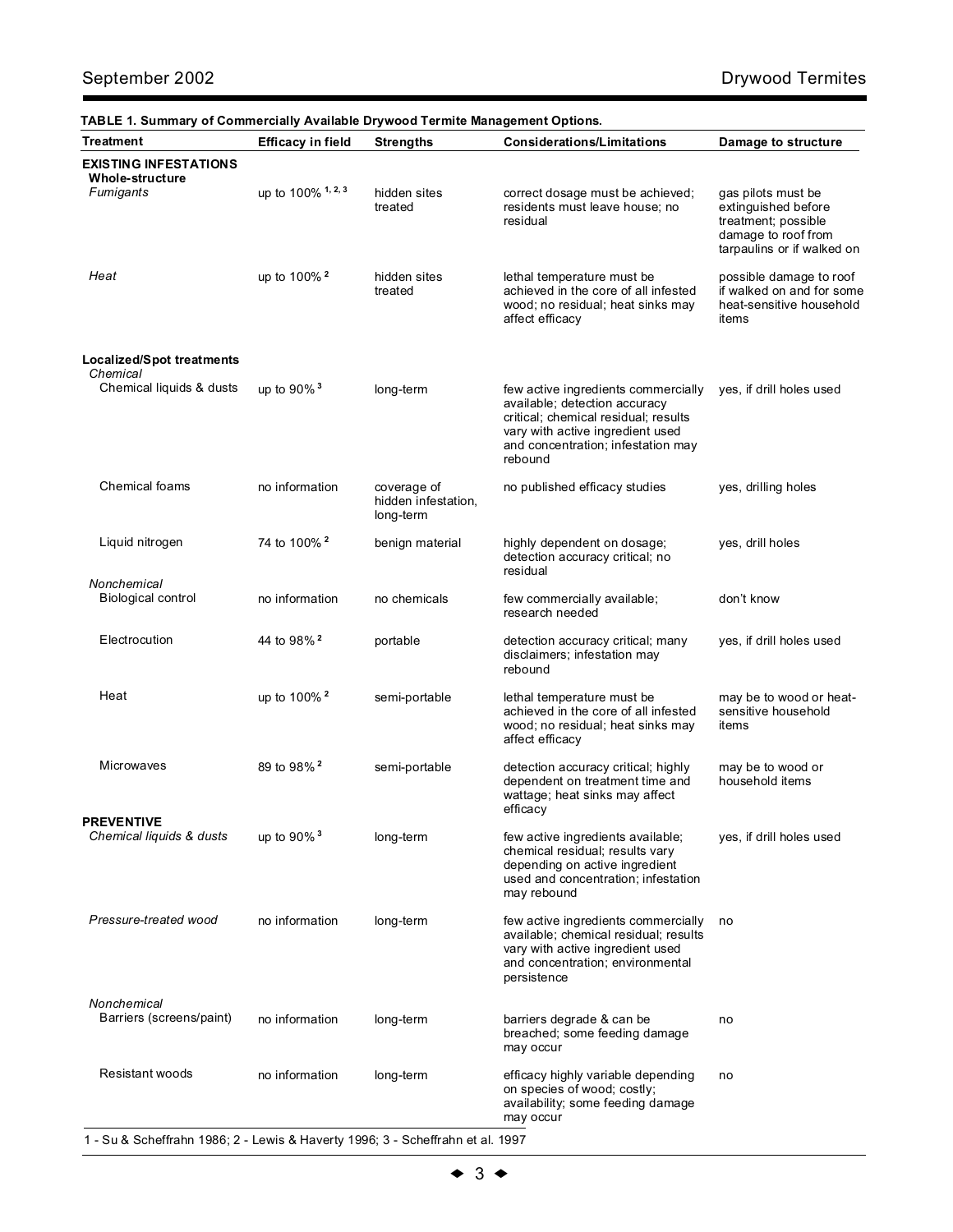in their effectiveness in controlling drywood termites. However, many of these chemicals have not been tested in large-scale field-tests. A newer insecticide (imidacloprid) with very good lab and field results is available and will be used increasingly in California. Botanical-based products (orange oil and neem oil) have been tried, but there are no published studies that verify the efficacy of these materials in controlling drywood termites. Recent experiments evaluating surface or gallery injections of aqueous disodium octaborate tetrahydrate did not effectively control a closely related species of drywood termites, *Incisitermes synderi* (Scheffrahn et al. 1997).

Liquid nitrogen is different from other spot treatment methods in that its mode of action is thermal; it causes a sudden drop in temperature, which kills the termites. Laboratory studies have shown drywood termites are killed after momentary exposures of temperatures in the range of -5.8°F to 1.4°F when temperatures were lowered from room temperature at a rate of 33.8°F per minute (Rust et al. 1997). Studies on liquid nitrogen show that dosages exceeding 30 pounds per enclosed wall space between 2 by 4s achieve high levels of effectiveness. Although most chemicals used for spot treatments give long-term control, liquid nitrogen has no residual activity when used alone. Minor damage to the structure occurs from the holes drilled for spot treatments of chemicals and for liquid nitrogen insertion. For all chemical spot treatments, including liquid nitrogen, it is critical that all infestations in a structure are detected so that they all receive treatment.

There are four **nonchemical options** for drywood termite control with spot or localized application (Table 1), including *heat*, which is used for both spot and whole-structure treatments. The advantages and disadvantages discussed for heat as a whole-structure treatment also apply to spot treatments. *Microwave* devices are also available for drywood termite control. Microwaves kill termites by causing fluids inside their cells to boil, which

destroys cell membranes; in short, the termites are cooked inside the wood. There are a number of firms now offering microwave treatments. One advantage of microwaves is their relative portability; another advantage is that they leave no chemical residue. When using microwaves, however, detection accuracy is critical to success. Both microwaves and heat treatments may damage the surface or interior of wood boards, depending on the power of the device. (The wattage or power of microwave or heating devices may vary from several hundred to more than 10,000 watts.) Lab studies revealed no relationship between increasing microwave wattage and drywood termite mortality (Lewis et al. 2000). As with heat treatments, it may be difficult to heat areas with heat sinks to high enough temperatures with microwaves for effective control.

High voltage electricity, or *electrocution*, is another nonchemical option for controlling drywood termites. The device currently marketed uses high voltage (90,000 volts) but low current (less than 0.5 amps). Death to drywood termites occurs by electric shock, although delayed mortality may also occur from the destruction of intestinal protozoa. The advantage of electrocution is that the equipment is portable. The limitations include detection accuracy and the possible reduced efficacy from the interfering actions of common building materials, for example metal, concrete, and glass. If drill holes are used to enhance the flow of current into wood, damage occurs to wall coverings, walls, and structural wood members.

*Wood replacement* is another remedial treatment option. However, similar to other spot treatments, its effectiveness is highly dependent on detection accuracy and extent and location of the infestation, and it may be expensive to accomplish.

There is little research on biological control of drywood termites. Biological control is the use of other life forms (e.g., insects, nematodes, or microbes) to control pest insects. Although

predators, parasites, and pathogens have been shown to control other insect pests, their efficacy for drywood termite control has not been explored.

#### **LONG-TERM PREVENTIVE TREATMENTS**

Although chemicals are commercially available in California for long-lasting prevention against infestation, there is little data on their effectiveness against the drywood termites that occur in California. Recent research from the University of Florida demonstrates that new colony establishment by another species of drywood termite, *Cryptotermes brevis*, could be prevented using dust formulations of commercially available disodium octaborate tetrahydrate (Scheffrahn et al. 2001). Drawbacks with some chemical preventive treatments include damage from drill holes and unsightly appearance from dusts.

Pressure-treated wood (chemically treated wood that is green in color) for drywood termite prevention can be effective for species that occur in California. However, the use of most wood preservatives has been restricted. Painting of wood with enamel, shellac, or varnish gives very little protection against drywood termite feeding.

Integrating nonchemical and chemical treatments to ensure that termites are not able to colonize over the long term is a strategy used by some pest control professionals. Nonchemical, long-term preventive methods include physical barriers, such as metal screens. Resistant woods can reduce but do not eliminate damage. There are few studies that demonstrate the efficacy of combinations of methods or of nonchemical, long-term preventive treatments directed against drywood termites.

## **DID I MAKE THE RIGHT CHOICE?**

When planning treatment for drywood termites, consider whether the whole structure is to be treated or just localized areas. Localized/spot treatment methods make it more difficult to ensure complete control because of the

 $\div$  4  $\div$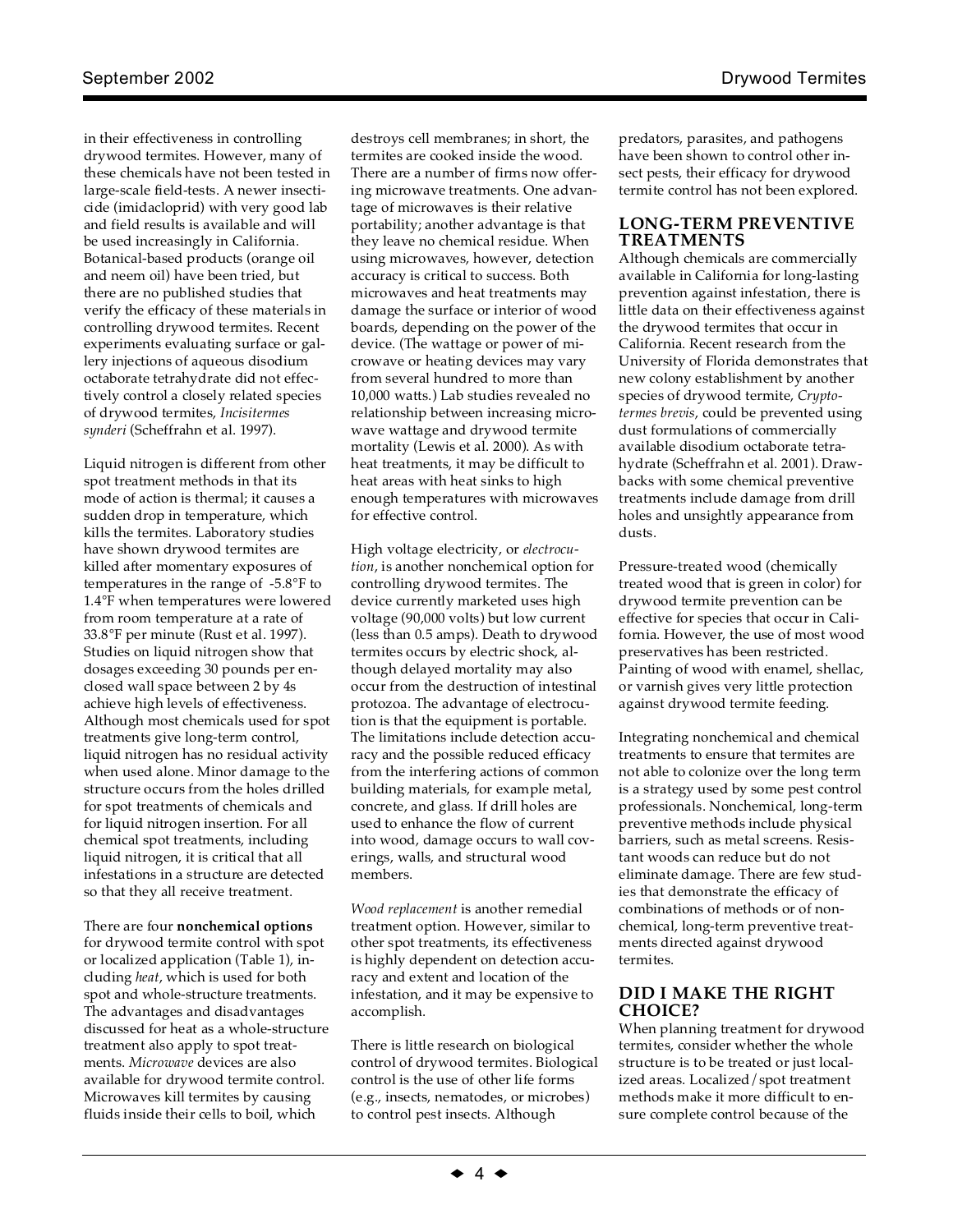difficulty in determining the extent of a drywood termite infestation. There also appears to be considerable variation in effectiveness of various techniques from applicator to applicator. Read your guarantee carefully; you may wish to consider an annual inspection service. Also important is a company's reputation. There are thousands of pest control companies in the state. They don't all have the same services or performance. Obtain at least three vendor bids before you decide. Check the reliability of the vendor by asking for client referrals and check the status of its business license and consumer complaints with the California Department of Consumer Affairs, Structural Pest Control Board, in Sacramento and with your local Better Business Bureau. For added information on safety of chemicals to humans and structures, request the Material Safety Data Sheets or equivalent information for nonchemical control methods from the pest control company.

In summary, research indicates that if you correctly locate the colony and get the chemical or nonchemical treatment directly onto the termites, the effectiveness of control will be high (90%). For failed treatments, an additional callback treatment may lead to better results.

## **REFERENCES**

Lewis, V. R. 1997. Alternative control strategies for termites. *J. Agric. Entomol*. 14: 291-307.

Lewis, V. R., and M. I. Haverty. 1996. Evaluation of six techniques for control of the Western drywood termite (Isoptera: Kalotermitidae) in structures. *J. Econ. Entomol*. 89 (4): 922-934.

Lewis, V. R., A. B. Power, and M. I. Haverty. 2000. Laboratory evaluation of microwaves for control of the western drywood termite. *Forest. Prod. J*. 50: 79-87.

Rust, M. K., and D. A. Reierson. 1977. Using wood extracts to determine the feeding preferences of the western drywood termite, *Incisitermes minor* (Hagen). *J. Chem. Ecol.* 3: 391-399.

Rust, M. K., and R. H. Scheffrahn. 1982. Performance of treated surfaces against western drywood termites. *Insect. Acari.* 7: 234-235.

Rust, M. K., E. O. Paine, and D. A. Reierson. 1997. Evaluation of freezing to control wood-destroying insects (Isoptera, Coleoptera). *J. Econ. Entomol.* 90(5): 1215-1221.

Scheffrahn, R. H., and M. K. Rust. 1983. Drywood termite feeding deterrents in sugar pine and antitermitic activity of related compounds. *J. Chem. Ecol*. 9(1): 39-55.

Scheffrahn, R. H., N.-Y. Su, and P. Busey. 1997. Laboratory and field evaluations of selected chemical treatments for control of drywood termites (Isoptera: Kalotermitidae). *J. Econ. Entomol.* 90(2): 492-502.

Scheffrahn, R. H., N.-Y. Su, J. Krecek, A. V. Liempt, B. Maharajh, and G. S. Wheeler. 1998. Prevention of colony foundation by *Cryptotermes brevis* and remedial control of drywood termites (Isoptera: Kalotermitidae) with selected chemical treatments. *J. Econ. Entomol.* 91(6): 1387-1396.

Scheffrahn, R. H., P. Busey, J. K. Edwards, J. Krecek, B. Maharajh, and N.-Y. Su. 2001. Chemical prevention of colony foundation by *Cryptotermes brevis* (Isoptera: Kalotermitidae) in attic modules. *J. Econ. Entomol*. 94(4): 915- 919.

Su, N.-Y., and R. H. Scheffrahn. 1986. Field comparison of sulfuryl fluoride susceptibility among three termite species (Isoptera: Kalotermitidae, Rhinotermitidae) during structural fumigation. *J. Econ. Entomol.* 79(4): 903- 908.

UC Statewide IPM Program. July 1997. *Pest Notes: Termites.* Oakland: Univ. Caliv. Agric. Nat. Res. Publ. 7415. Also available online at http://www.ipm. ucdavis.edu/PMG/PESTNOTES/ pn7415.html